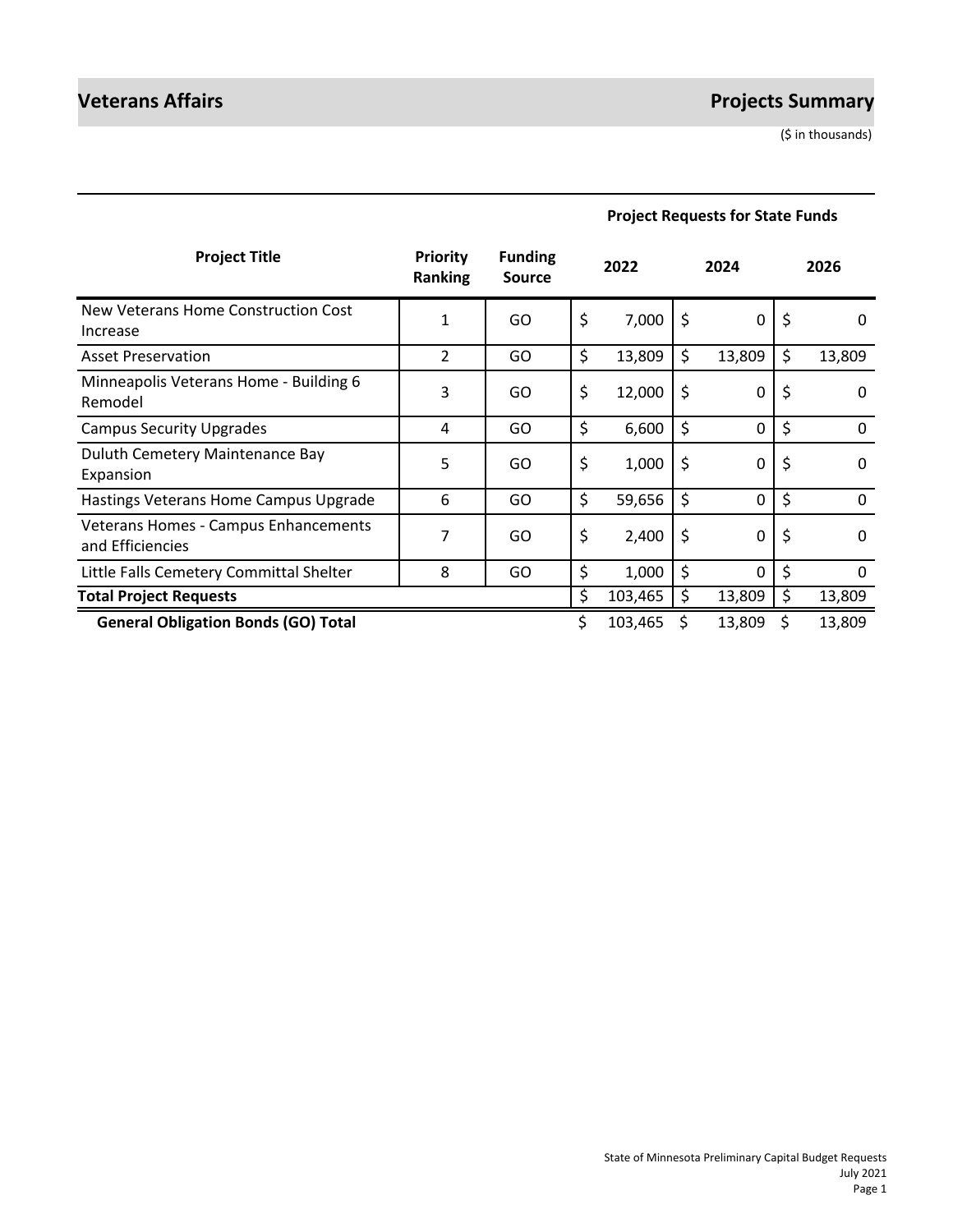(\$ in thousands)

### **New Veterans Home Construction Cost Increase**

| <b>AT A GLANCE</b>       |                                                                                                                                                                                                                                                            |
|--------------------------|------------------------------------------------------------------------------------------------------------------------------------------------------------------------------------------------------------------------------------------------------------|
| 2022 Request Amount:     | \$7,000                                                                                                                                                                                                                                                    |
| <b>Priority Ranking:</b> |                                                                                                                                                                                                                                                            |
| <b>Project Summary:</b>  | This request is for \$7 million to design, construct, furnish, and equip<br>veterans homes in Bemidji, Montevideo and Preston. This appropriation is<br>in addition to the appropriations under Laws 2018, chapter 214, article 1,<br>section 19, subd. 3. |

## **Project Description**

MDVA and the design team has previously engineered to achieve maximum value for the funding available, however, due to the significant and unanticipated increase in construction materials and labor costs that have occurred as a result of the pandemic, an additional \$7 million is needed to cover these additional costs to build these three new Veterans Homes within the guidelines of the state and the federal Veterans Administration.

The Commissioner of Administration, after direction from the Commissioner of Veterans Affairs, shall allocate the funds to the sites as needed to meet all state and federal requirements to make the facilities operational.

These veterans homes are subject to the requirements of the People's Veterans Homes Act in Laws 2018, chapter 214, article 2, section 44.

## *Sec. 44. VETERANS HOMES CONSTRUCTION.*

*Subdivision 1. Short title. This section may be cited as the "People's Veterans Homes Act."*

*Subd. 2. Veterans homes established.* 

*(a) The commissioner of veterans affairs may apply for federal funding and establish veterans homes with up to 72 beds per facility available to provide a continuum of care, including skilled nursing care, for eligible veterans and their spouses in the following locations:*

*(1) Preston;*

*(2) Montevideo; and*

*(3) Bemidji.*

*(b) The state shall provide the necessary operating costs for the veterans homes in excess of any revenue and federal funding for the homes that may be required to continue the operation of the homes and care for Minnesota veterans.* 

*Subd. 3. Nonstate contribution. The commissioner of administration may accept contributions of land or money from private individuals, businesses, local governments, veterans service organizations, and*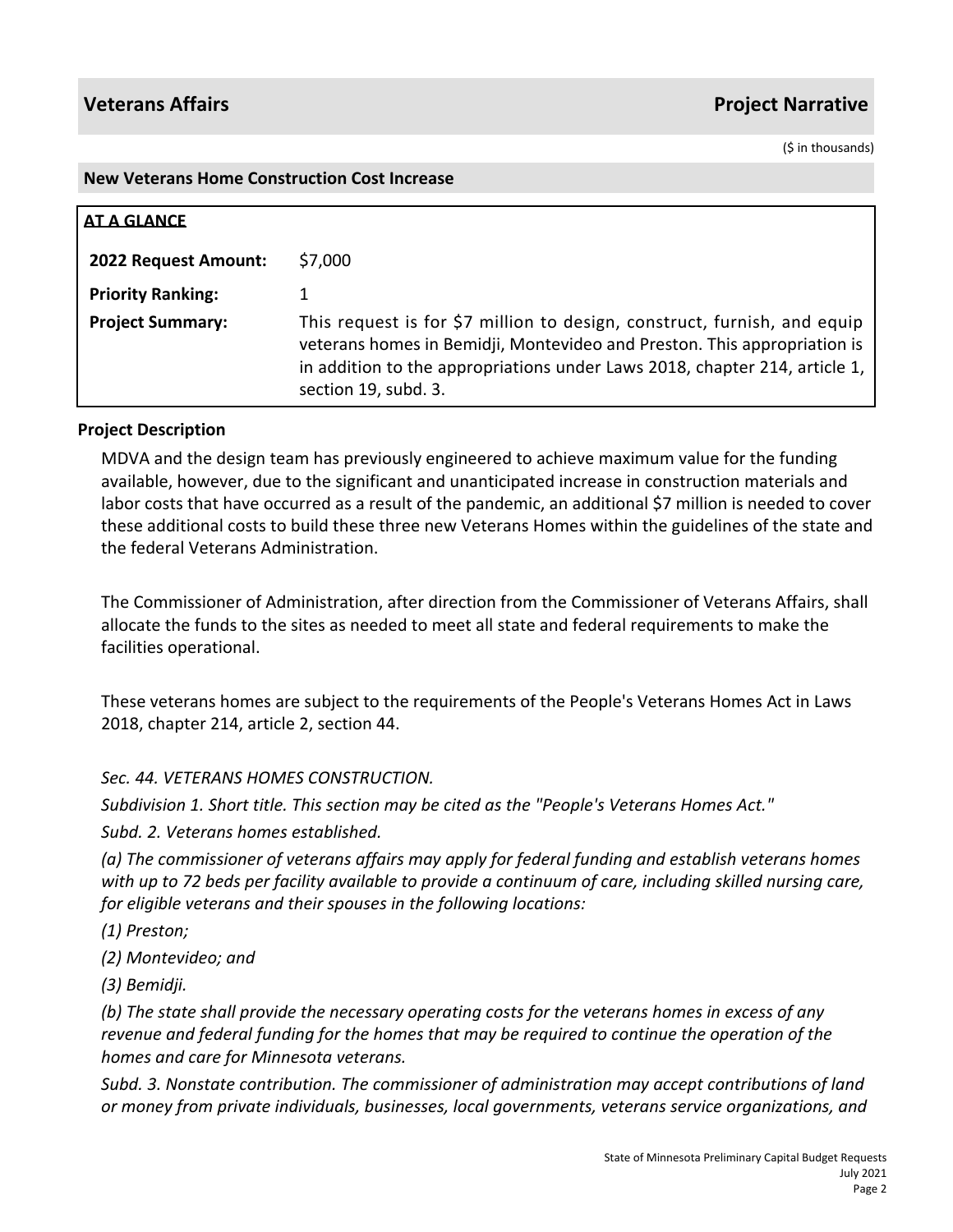*other nonstate sources for the purpose of providing matching funding when soliciting federal funding for the development of the homes authorized by this section.*

# **Project Rationale**

Session Laws 2018, chapter 214, article 1, section 19, subd. 3. appropriated \$32 million in State funds to pay 35% of the cost to build three new Veterans Homes in the State of Minnesota. Additional approval was granted to MDVA to seek the other 65% of the funding from the federal VA. Due to the delay in the approval of federal funds there is now supply chain issues and increased costs for materials so that these three projects lack enough funding to meet all State and Federal requirements to make the facilities operational, thereby jeopardizing more than \$80,000,000 in Federal funding.

# **Project Timeline**

8/2021 to 4/2023

# **Other Considerations**

Due to increased costs of materials and supply chain issues, these three projects may lack enough funding to meet all State and Federal requirements to make the facilities operational thereby jeopardizing more than \$80,000,000 in Federal funding.

# **Impact on Agency Operating Budgets**

MDVA received a general fund appropriation during the FY21 June Special Session of \$337,000 in FY22 and \$8,437,000 in FY23 to set-up and operate these new homes in the current biennium. Additional operational funding will be requested during the FY24/25 biennial budget session to continue to operate these new homes.

# **Description of Previous Appropriations**

Laws 2018, chapter 214, article 1, section 19, subd. 3 \$32 million appropriation

# **Project Contact Person**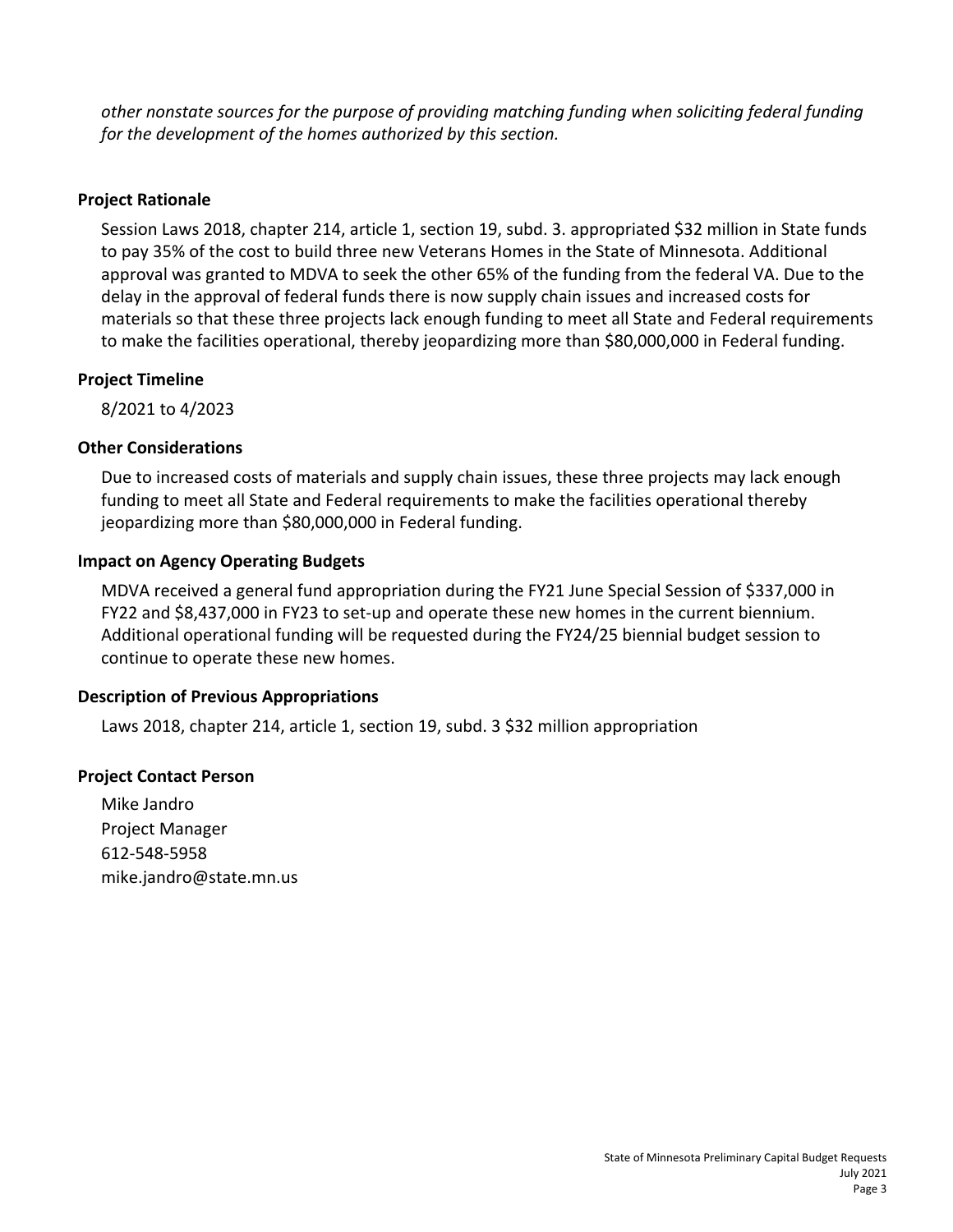(\$ in thousands)

## **Asset Preservation**

| <b>AT A GLANCE</b>       |                                                                                                                                                                                                                                                                                                                                                      |
|--------------------------|------------------------------------------------------------------------------------------------------------------------------------------------------------------------------------------------------------------------------------------------------------------------------------------------------------------------------------------------------|
| 2022 Request Amount:     | \$13,809                                                                                                                                                                                                                                                                                                                                             |
| <b>Priority Ranking:</b> | 2                                                                                                                                                                                                                                                                                                                                                    |
| <b>Project Summary:</b>  | This request is for \$13.809 million to renovate and upgrade the 64<br>buildings owned by this agency. This request will address building repair<br>items that go beyond the day-to-day maintenance needs of each facility<br>and will ensure facilities used to care for 900+ residents and the State<br>Veterans Cemeteries are in good condition. |

## **Project Description**

The Minnesota Veterans Homes and the State Veterans Cemeteries occupy 1.2 million square feet in 64 buildings with a replacement value of \$310.7 million dollars. This request is for \$13.809 million to renovate and upgrade these buildings. Nine of these buildings have 24/7 occupancy. This request will address building repair items that go beyond the day-to-day maintenance needs of each facility. This request will also ensure facilities used to care for 900+ residents and the State Veterans Cemeteries are in good condition.

This request would update a variety of resident and cemetery building components. These projects serve to maintain a safe, efficient, and manageable environment for the residents, staff and the general public. Examples of projects in this request include: roofs, chillers, tuck-pointing, elevators repairs, window and door replacement, mechanical and electrical replacements and repairs, water damage repair, and repairs to high pressure boilers.

The amount identified in this asset preservation request reflects a backlog of asset preservation needs.

## **Project Rationale**

- Provides funding for upgrades to 64 buildings statewide.
- Continues to ensure buildings meet State and Federal building codes, life/safety codes, Department of Health and other licensing code agencies.
- Enables MDVA to provide a safe environment to care for vulnerable adults.
- Ensures continued, full use of all physical assets.
- Timely repair/replacement of building components eliminates future high costs.
- Projects are located at the Minnesota Veterans Homes (Minneapolis, Hastings, Luverne, Fergus Falls, Silver Bay) and Cemeteries (Little Falls, Preston, Duluth).
- Veteran Home projects over \$400,000 qualify for 65 percent federal VA reimbursement-although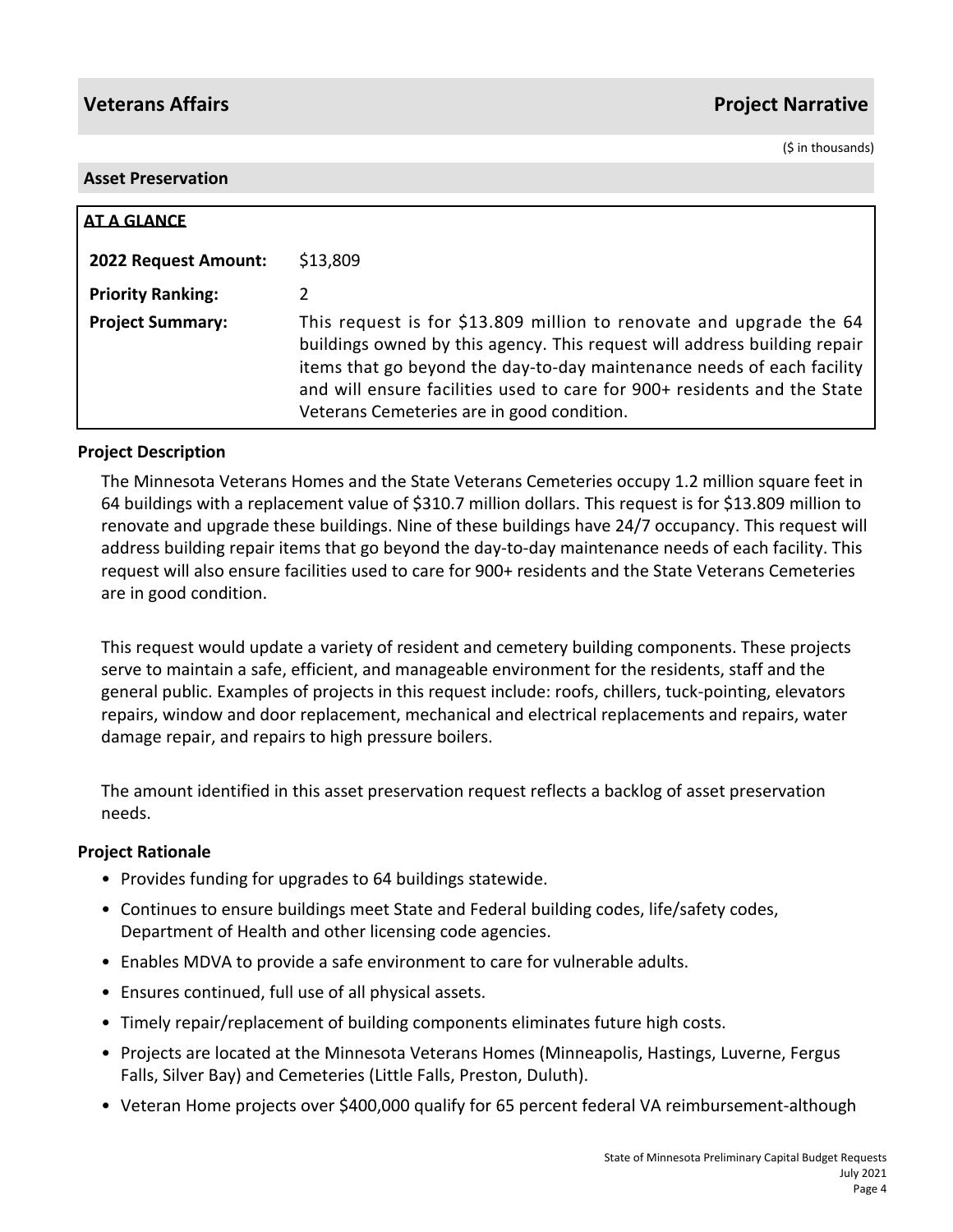timely corrective action may be impeded.

• Ensures compliance with M.S.16A.11 requiring capital investment of one percent of the replacement cost of buildings for maintenance & repair of state buildings.

## **Project Timeline**

## **Other Considerations**

Without necessary Asset Preservation funding, the agency's facilities will continue to deteriorate, increasing repair costs. In the absence of appropriate maintenance funding, failures can occur, forcing the agency to spend operational funds. This can potentially erode the quality of care for our residents, requiring the agency to request additional general fund appropriations for operations.

## **Impact on Agency Operating Budgets**

Agency repair and betterment funds, which are operating dollars, have been used in recent years to address portions of asset preservation projects. This funding will allow future repair and betterment funds to be spent on more routine maintenance and repair projects.

## **Description of Previous Appropriations**

The Department of Veterans Affairs received \$4 million in 2008, \$4 million in 2010, \$3 million in 2012, \$2 million in 2014, \$5 million in FY17, \$9 million in 2018 and \$6.3 million in FY20 for Asset Preservation.

### **Project Contact Person**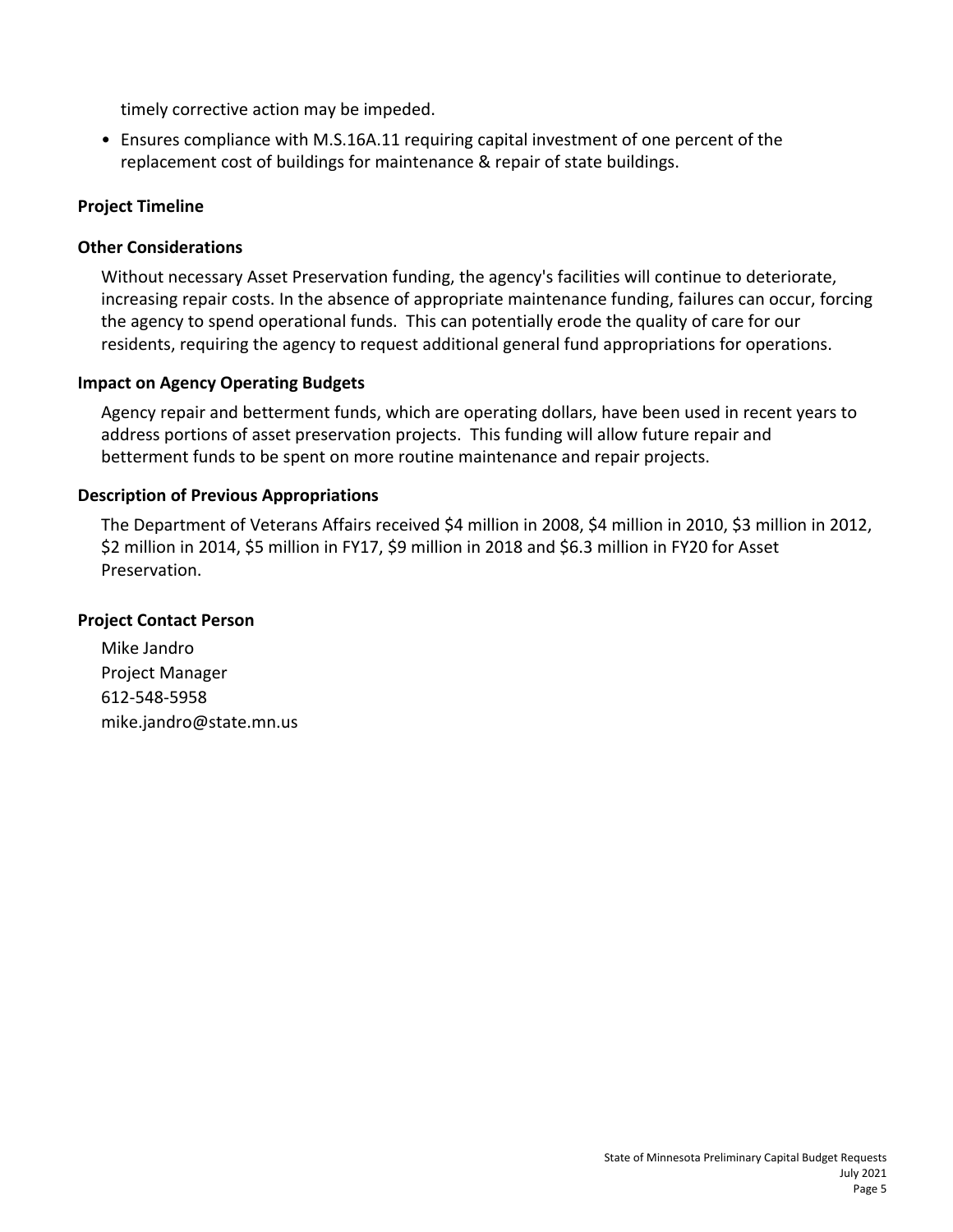(\$ in thousands)

### **Minneapolis Veterans Home - Building 6 Remodel**

| <b>AT A GLANCE</b>          |                                                                                                                                                           |
|-----------------------------|-----------------------------------------------------------------------------------------------------------------------------------------------------------|
| <b>2022 Request Amount:</b> | \$12,000                                                                                                                                                  |
| <b>Priority Ranking:</b>    |                                                                                                                                                           |
| <b>Project Summary:</b>     | This request is for \$12 million to remodel historic building 6 to<br>accommodate 36 additional skilled nursing beds at the Minneapolis<br>Veterans Home. |

## **Project Description**

Historical building 6 on the Minneapolis campus is currently sitting vacant. This \$12 million request would completely upgrade this building to meet current senior living practices, codes, rules, and business practices to accommodate 36 new skilled nursing beds. This \$12 million reflects the 35% State share of the overall project which is projected to have mid-point of construction in 2024.

## **Project Rationale**

MDVA has a total of 1,058 federal authorized beds in the state of MN. The current breakdown of those beds are:

Minneapolis Veterans Home – 300 Skilled Nursing Beds

Minneapolis Veterans Home – 50 Domiciliary Nursing Beds

Hastings Veterans Home – 145 Domiciliary Nursing Beds; Federal VA currently recognize 200 domiciliary Beds which can be adjusted to 145

Silver Bay Veterans Home – 83 Skilled Nursing Beds

Fergus Falls Veterans Home – 106 Skilled Nursing Beds

Luverne Veterans Home – 85 Skilled Nursing Beds

Proposed Bemidji Veterans Home – 72 Skilled Nursing Beds

Proposed Montevideo Veterans Home – 72 Skilled Nursing Beds

Proposed Preston Veterans Home – 54 Skilled Nursing Beds

MDVA has 36 beds left of the 1,058 Federal authorized beds for Minnesota. By funding this project MDVA would be able to maximize Federal beds authorized as well as utilize a historic building on the Minneapolis campus in the same capacity as intended but upgrading the interior to meet current skilled nursing standards.

## **Project Timeline**

6/2024 to 1/2026

## **Other Considerations**

Building 6 was vacated in March of 2017 and all 91 residents receiving skilled care were moved to the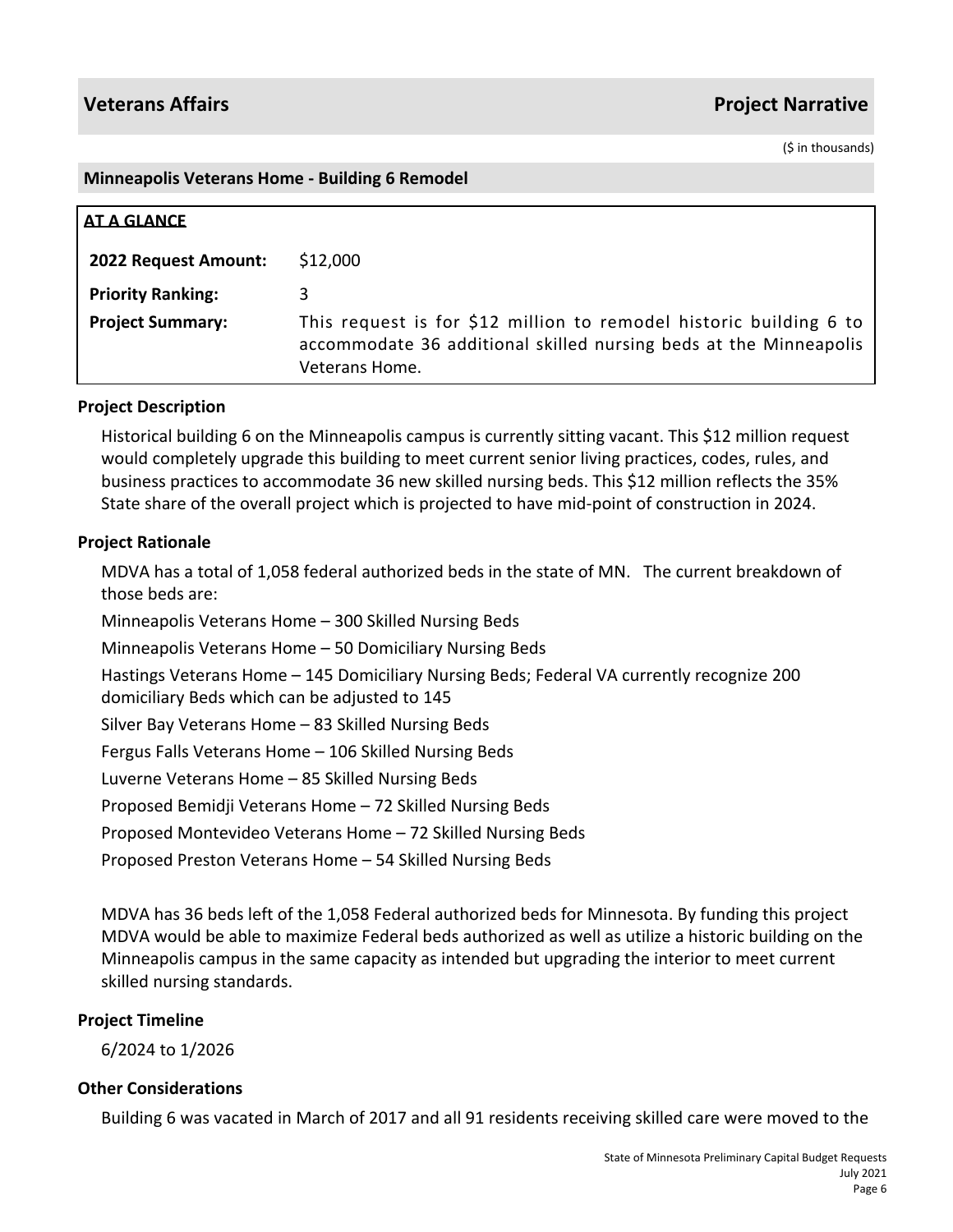new 100 bed building (building #22) on the Minneapolis Veterans Home Campus. Building 6 is over 120 years old and is on the state historic registry as part of the historic Minneapolis Veterans Home Campus. Building 6 continues to deteriorate both inside and out, and the agency continues to incur significant costs to heat, cool, and provide regular maintenance on the building and its systems, while receiving little benefit or use of the building. This proposal to completely renovate historic building 6 supports MDVA's Strategic Goal to "Ensure a seamless continuum of support through collaborative relationships at the federal, state and community level that addresses the evolving needs of Veterans and their families." This facility will assist in reducing the current eight month backlog of Veterans on the waiting list for placement at the Minneapolis State Veterans Home.

# **Impact on Agency Operating Budgets**

Additional operating funds will be needed to support these new skilled nursing beds.

# **Description of Previous Appropriations**

\$186 thousand in asset preservation funds were used in 2008 on this building.

# **Project Contact Person**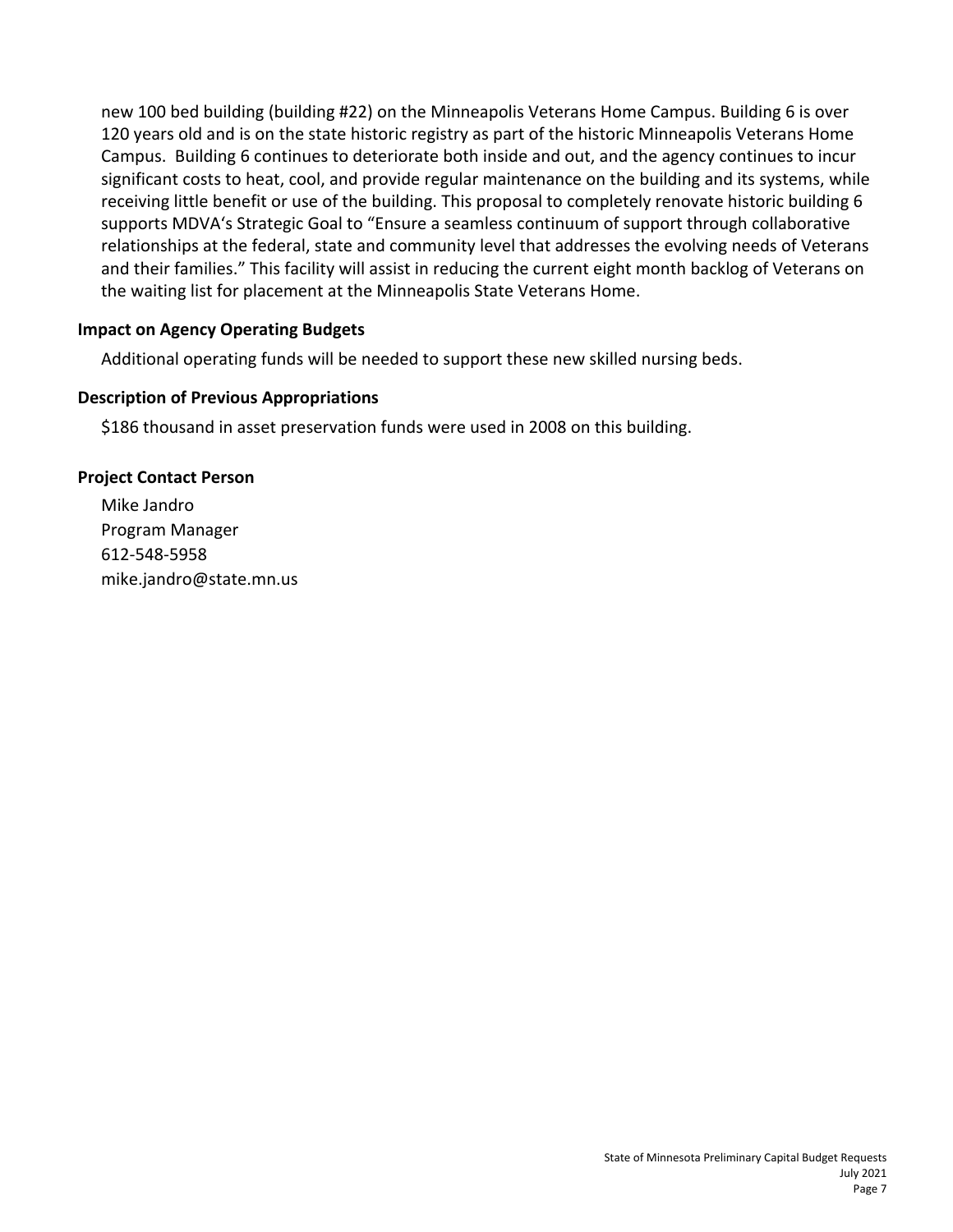(\$ in thousands)

| <b>Campus Security Upgrades</b> |                                                                                                                                                                        |
|---------------------------------|------------------------------------------------------------------------------------------------------------------------------------------------------------------------|
|                                 |                                                                                                                                                                        |
| <b>AT A GLANCE</b>              |                                                                                                                                                                        |
| 2022 Request Amount:            | \$6,600                                                                                                                                                                |
| <b>Priority Ranking:</b>        | 4                                                                                                                                                                      |
| <b>Project Summary:</b>         | This request is for \$6.6 million to upgrade and enhance physical and<br>electronic security devices at the State Veterans Homes and the State<br>Veterans Cemeteries. |

## **Project Description**

The Minnesota Department of Veterans Affairs occupies 1.2 million square feet in 64 buildings with a replacement value of \$310.7 million dollars. In 2018/2019, MDVA requested a security assessment from the Department of Homeland Security for the Minneapolis, Hastings, and Silver Bay Veterans Homes and campuses. As a result, this request is for \$6.6 million to install a standardized and centralized security system that will enable local and remote access to security cameras and footage, and ensure secure door locking and limited access for each home and cemetery. In addition to those campuses reviewed by the Department of Homeland Security, this project also includes security updates for the three MDVA Veterans Cemeteries in Little Falls, Preston and Duluth.

### **Project Rationale**

Currently, MDVA Veterans Homes have a variety of systems and several vendors that provide inconsistent support throughout the homes, and various levels of security apparatus, some of which lack the recommended level for securing these facilities. Nine of these buildings have 24/7 occupancy and house vulnerable adults. This request will also ensure facilities used to care for the 824 licensed care beds are safe. There has been an increase in the number of incidents at our facilities that have required various levels of staff and local authority intervention, which has raised the alertness of MDVA Senior Management as it relates to the care of our vulnerable adults and safety of our over 1,400 employees. This project will provide funding for upgrades and security enhancements at our five Veterans Homes and three Cemeteries, and enable MDVA to provide a safe environment to care for vulnerable adults, employees, and guests.

### **Project Timeline**

1/2022 to 3/2023

## **Other Considerations**

None

## **Impact on Agency Operating Budgets**

Agency repair and betterment funds, which are operating dollars, have been used in recent years to address portions of current security systems. This funding will allow future repair and betterment funds to be spent on more routine maintenance and repair projects.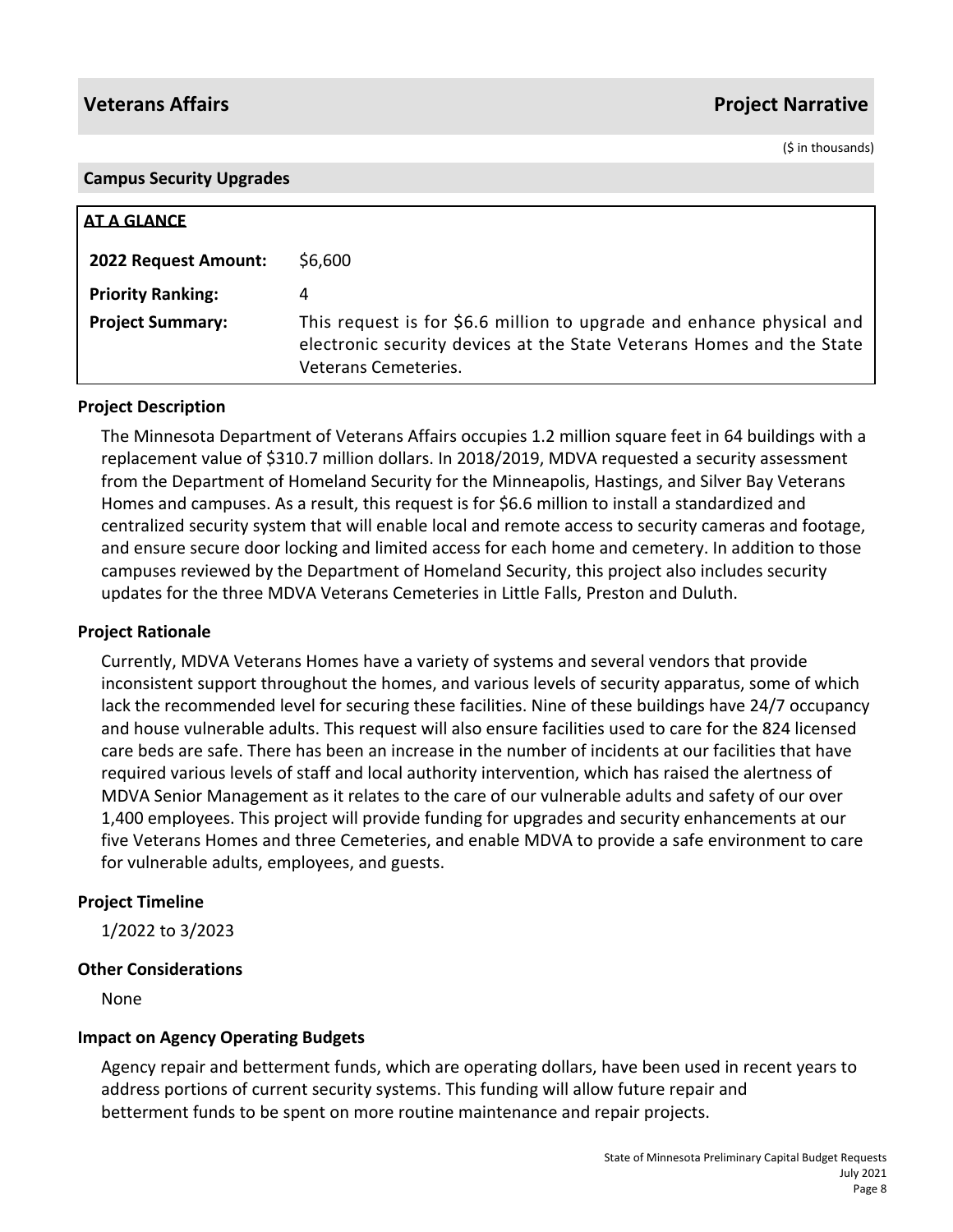# **Description of Previous Appropriations**

In 2020 Session Law Chapter 3 - \$1.9M was funded for campus security from unused funds from the Minneapolis Veterans Home Truss Bridge project.

# **Project Contact Person**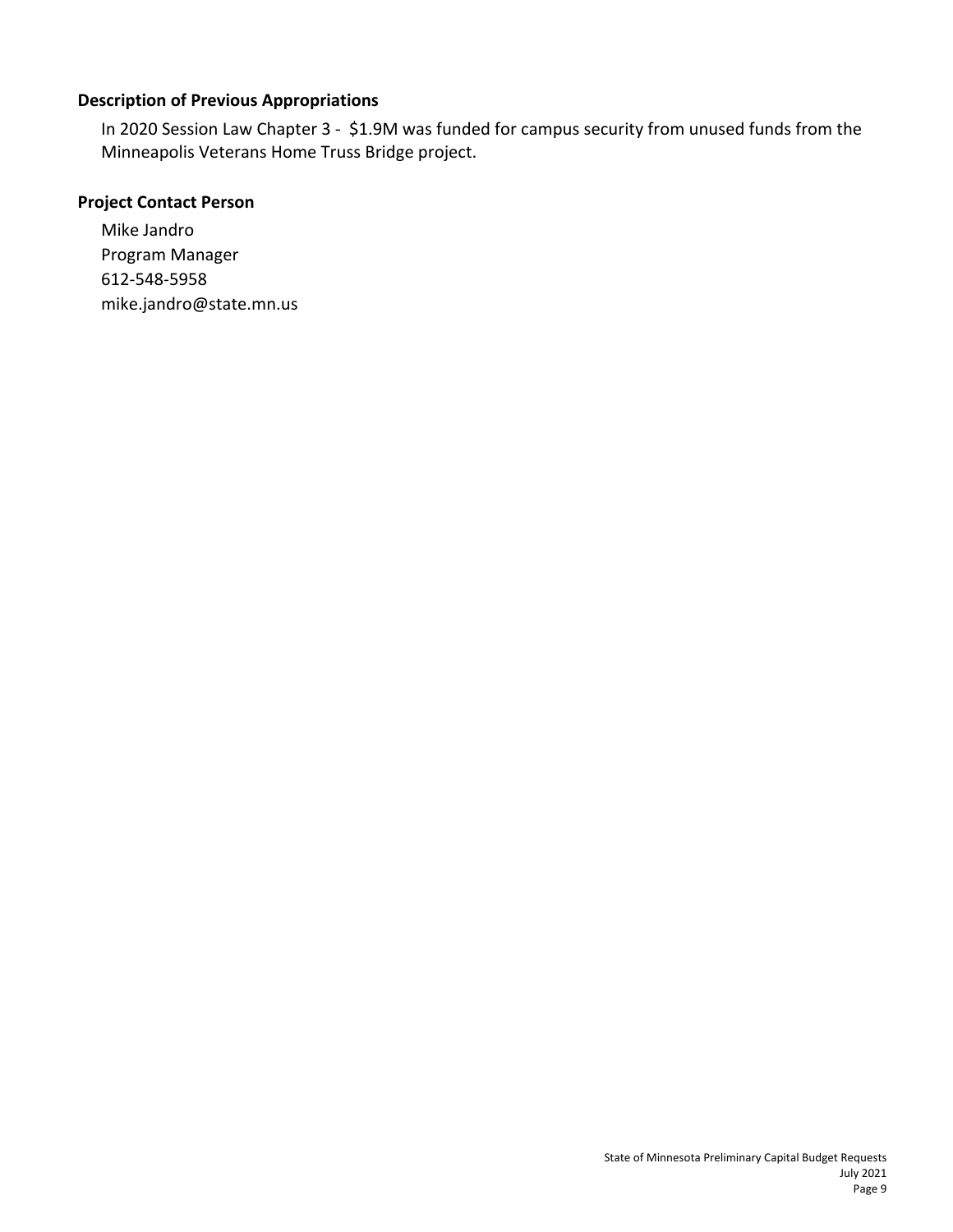(\$ in thousands)

### **Duluth Cemetery Maintenance Bay Expansion**

| <b>AT A GLANCE</b>       |                                                                                                                                                                                                                                                |
|--------------------------|------------------------------------------------------------------------------------------------------------------------------------------------------------------------------------------------------------------------------------------------|
| 2022 Request Amount:     | \$1,000                                                                                                                                                                                                                                        |
| <b>Priority Ranking:</b> |                                                                                                                                                                                                                                                |
| <b>Project Summary:</b>  | \$1 million in state funds is requested for the State Veterans Cemetery-<br>Duluth to design, construct, and equip an expansion to the existing<br>maintenance building which will include dedicated office space for the<br>Cemetery Foreman. |

## **Project Description**

In 2018 the State Veterans Cemetery - Duluth had a maintenance building constructed to support grounds operations at our newest facility. At that time, the expansion of the maintenance building was an add-alternate on the overall State Veterans Cemetery- Duluth's construction project. Due to insufficient funding we were not able to execute the shop expansion which includes a dedicated office for the Cemetery Foreman (which is a supervisory position) and essential storage space for equipment and supplies to keep them from exposure to the outdoor elements.

This project will construct an approximately 4,300 sq. ft. addition onto the existing maintenance bay with pre-engineered insulated metal wall panels. This work includes fence and gate relocations, utility relocations, pavement, and grading work to support the building expansion. The expansion was designed as a steel building to reduce construction costs from the original design of masonary, stone, and steel finishes.

## **Project Rationale**

Currently the SVC-Duluth is the only State Veterans Cemetery without an expanded maintenance facility. An expanded maintenance facility will provide the following:

1) Dedicated office space for the Cemetery Foreman (supervisory position): the Cemetery Foreman requires dedicated, secure, and private office space to perform coaching and mentoring to ground staff. Currently they are utilizing the Honor Guard room which is used by volunteers performing Honor Guard services.

2) A protected space to store equipment: as the cemetery continues to develop additional equipment has been or will be ordered and that equipment needs a dedicated space to be stored to protect it from the environmental elements. This includes mowers, hydraulic attachments, 1-ton dump truck, an excavator, an electric utility vehicle, and other utility vehicles. Leaving this equipment outdoors will result in increased maintenance costs, create operational delays in utilizing equipment, and drastically reduce the viable lifespan of the equipment.

3) A protected space to store supplies: our cemeteries purchase supplies such as salt, seed, fertilizer, and other supplies that cannot be stored outside due to the extreme heat/cold and other weather conditions. Providing an indoor space to store these supplies will reduce waste in our supply inventory and allow us to purchase in bulk quantities to reduce overall supply costs.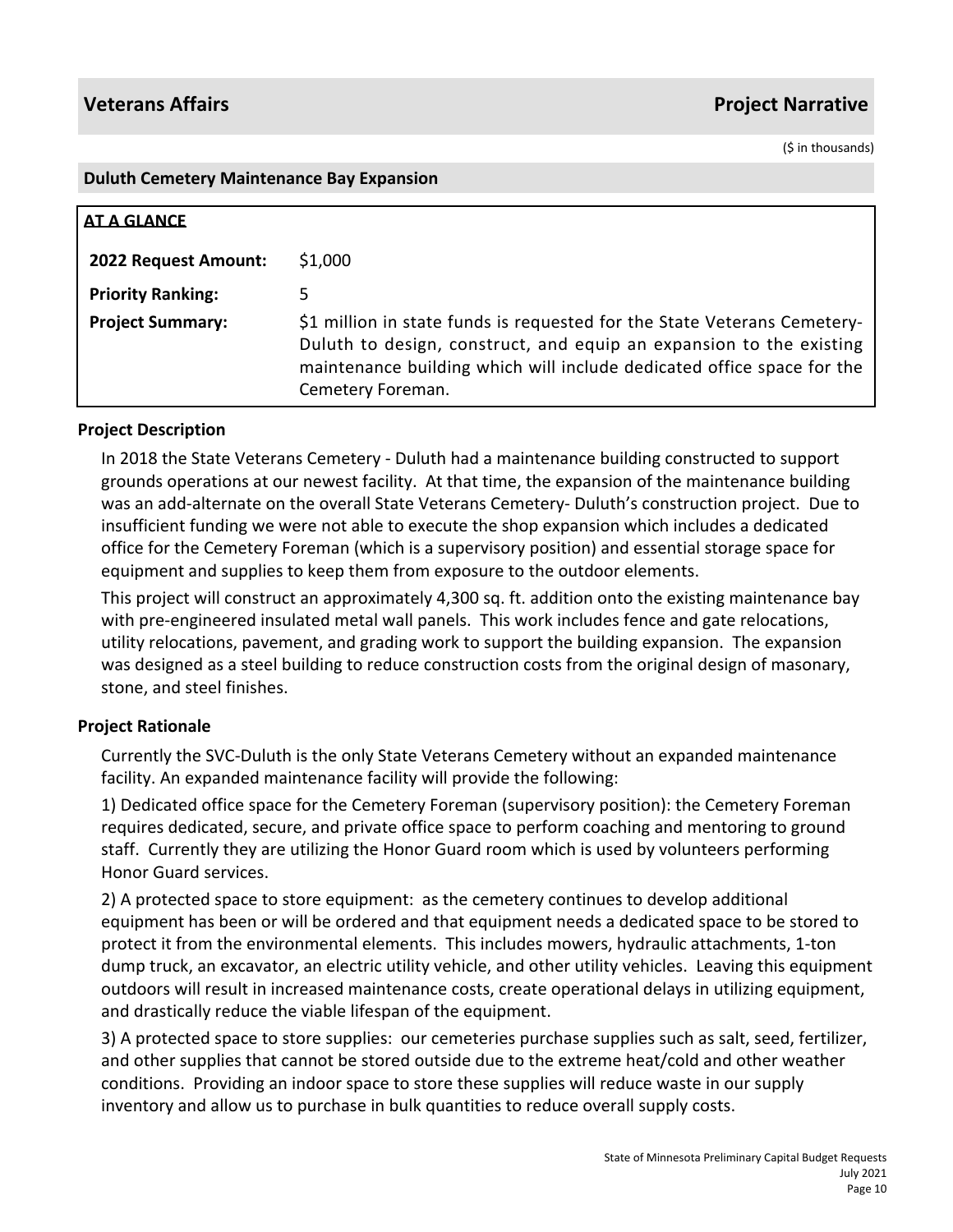4) Increasing storage space will better allow us to meet OSHA standards: There is a concern with the amount of equipment that we currently store in addition to new incoming equipment that we will be in non-compliance with OSHA safety standards. Providing additional space will allow us to provide sufficient room for staff to move around our maintenance facility and perform the functions of their jobs without overcrowding and an increased chance of injury.

# **Project Timeline**

This project is expected to take approximately 9-10 months.

- 2-3 Months: Go out for Bid and award contract
- 6-7 Months: Construction

## **Other Considerations**

# **Impact on Agency Operating Budgets**

There is no significant impact on our agency's overall operating budget with this project. There could be a slight increase in utility costs associated with the expansion of building square footage but this along with any other costs will be absorbed using existing cemetery funds.

## **Description of Previous Appropriations**

None

## **Project Contact Person**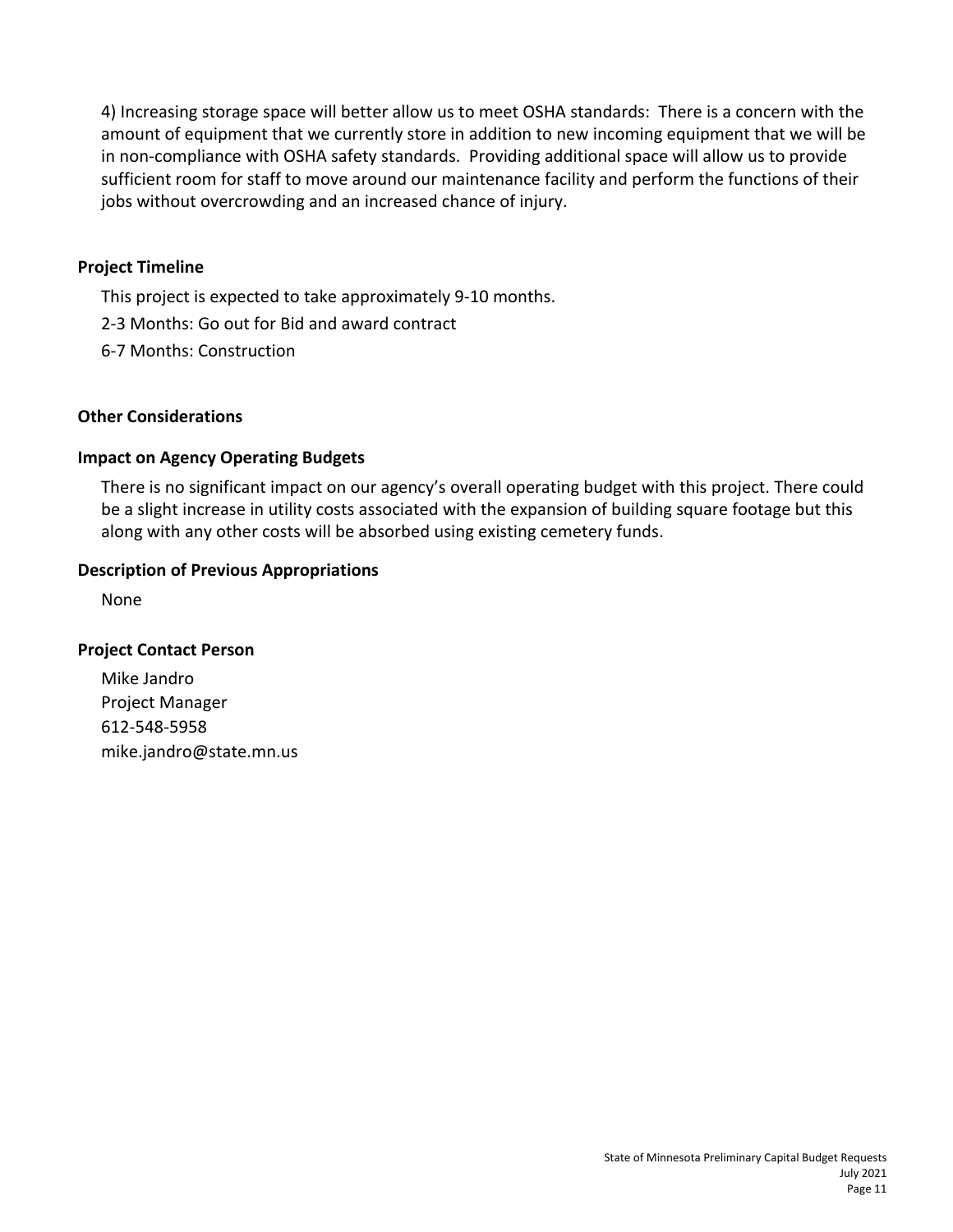(\$ in thousands)

### **Hastings Veterans Home Campus Upgrade**

| AT A GLANCE              |                                                                                                                                                                                                                                                                                                                                          |
|--------------------------|------------------------------------------------------------------------------------------------------------------------------------------------------------------------------------------------------------------------------------------------------------------------------------------------------------------------------------------|
| 2022 Request Amount:     | \$59,656                                                                                                                                                                                                                                                                                                                                 |
| <b>Priority Ranking:</b> | 6                                                                                                                                                                                                                                                                                                                                        |
| <b>Project Summary:</b>  | This request is for \$59.656 million to replace the State facility that houses<br>the Minnesota Veterans Home- Hastings Domiciliary Program. The<br>Hastings Domiciliary Program location can serve 145 Veterans who are in<br>need of a supportive environment that ensures each Veteran has a stable,<br>healthy, and meaningful life. |

## **Project Description**

The current Hastings Veterans Home Campus is a converted state hospital. Some of the buildings that are being maintained were constructed over 100 years ago. Replacing these campus buildings will greatly improve the lives of the Veterans we serve by providing updated facilities, private rooms and bathrooms (currently shared rooms and dormitory-style bathrooms), and additional program and treatment spaces. Modernization of the campus will meet current and future needs of a Veteran population that struggles with their mental, chemical, and medical health.

## **Project Rationale**

The \$59.656 million reflects the State's 35% share of the costs of the modernization project the additional \$111 million, or 65%, will be covered by the Federal VA. The Minnesota Veterans Home -Domiciliary Program is a national leader in providing domiciliary care to Veterans and has been excelling with program improvements that address the Veterans' mental, chemical, and medical care. But, the Program is not reaching its full potential due to the age and design of the campus. Current infrastructure on the campus has an immediate need of \$20,000,000 in repairs, but those repairs do not address Veteran living spaces.

## **Project Timeline**

36 Months

## **Other Considerations**

None

## **Impact on Agency Operating Budgets**

None foreseen at this time.

## **Description of Previous Appropriations**

Asset preservation funds of approximately \$3.2 million has been spent on the Hastings campus over the last 5 years.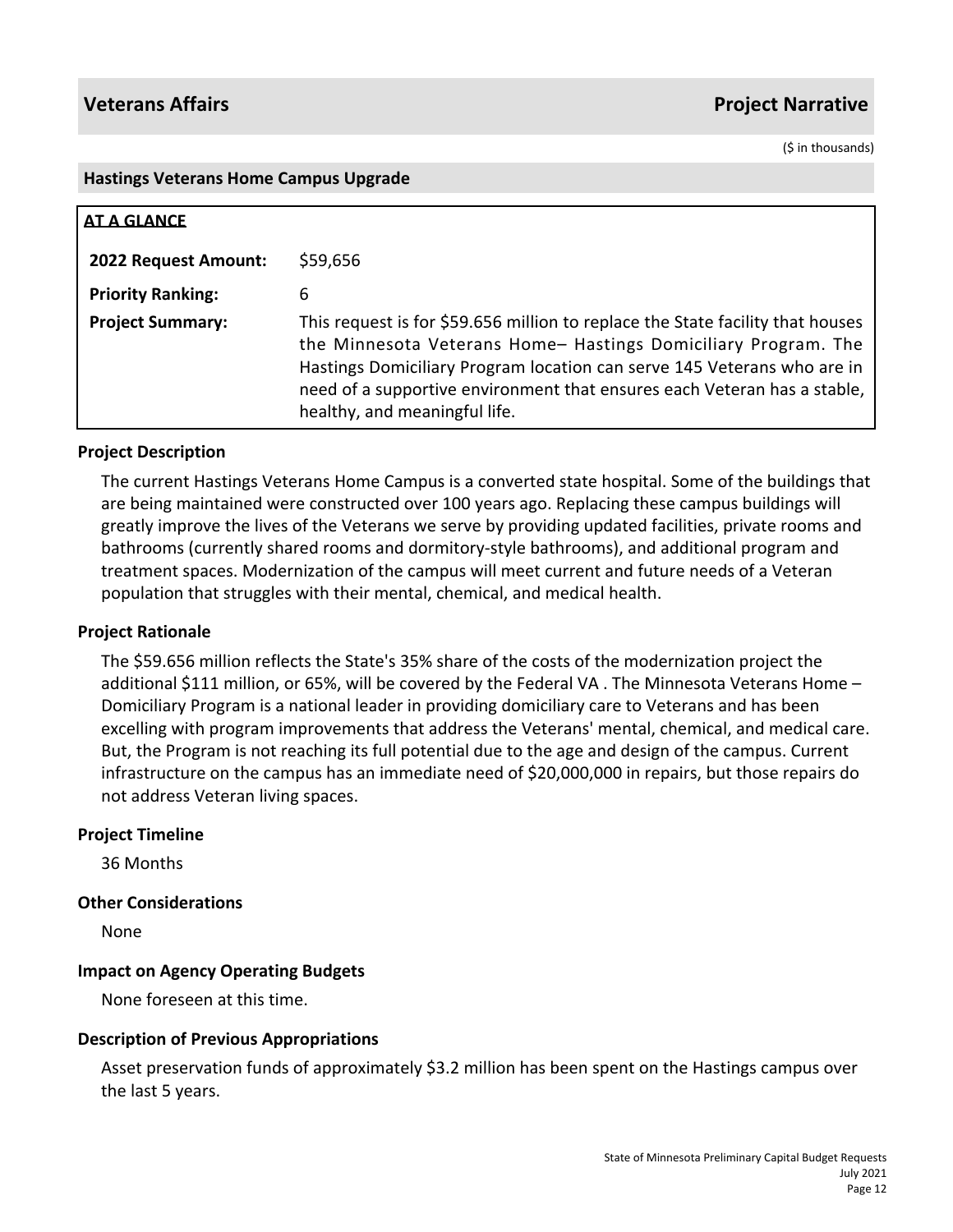# **Project Contact Person**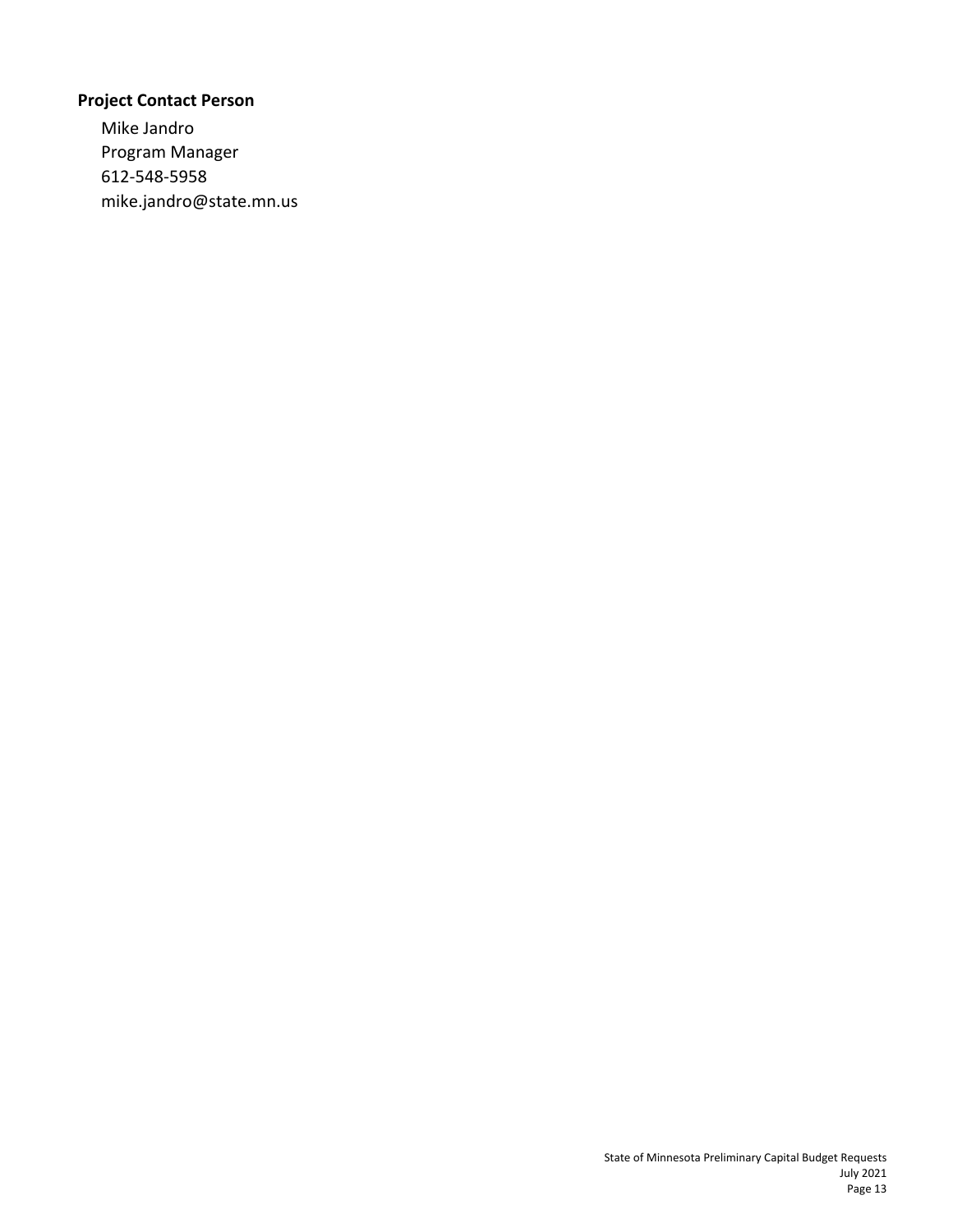(\$ in thousands)

## **Veterans Homes - Campus Enhancements and Efficiencies**

| <b>AT A GLANCE</b>       |                                                                                                                                                                                                                                                                                                     |
|--------------------------|-----------------------------------------------------------------------------------------------------------------------------------------------------------------------------------------------------------------------------------------------------------------------------------------------------|
| 2022 Request Amount:     | \$2,400                                                                                                                                                                                                                                                                                             |
| <b>Priority Ranking:</b> |                                                                                                                                                                                                                                                                                                     |
| <b>Project Summary:</b>  | This request is for \$2.4 million to enhance the campus and make more<br>efficient the MN Veterans Homes, specifically focused on two buildings<br>that have exceeded their lifecycle expectations at Fergus Falls and<br>Minneapolis and rebuilding a modest maintenance facility at Fergus Falls. |

## **Project Description**

The Minnesota Department of Veterans Affairs will demolish two buildings at MN Veterans Home - Fergus Falls (Building 2) and MN Veterans Home - Minneapolis (Building 13) whose remodeling costs far outweigh demolition and rebuild. The following provides a summary of each project request:

MN Veterans Home - Fergus Falls (Building 2) needs to be demolished because it presents safety concerns with the current state of the building, as well as not having any current functional use. The area will be replaced with a modern utility building that is designed to provide maintenance storage and indoor vehicle maintenance.

MN Veterans Home - Minneapolis Building 13 is a dilapidated and generally unsafe building and serves no purpose to residents or staff of the MN Veterans Home. After demolition of this building, the area would be refilled, paved, and striped for use as a parking.

## **Project Rationale**

- Funding of this request will enable MDVA and its facilities to continue efforts to address deferred maintenance and renewal/replacement needs at MDVA's state-owned facilities used for Veterans healthcare. The buildings are in such a state that they are not able to provide needed operational use.
- Provides funding for necessary demolition at both sites and rebuild in Fergus Falls.
- Continues to ensure buildings meet State and Federal building codes, life safety codes, Department of Health and other licensing code agencies, as well as adequate facilities that assist in maintaining MDVA campuses.
- Enables MDVA to provide a safe environment to care for vulnerable adults.
- Ensures continued full use of all physical assets.
- Timely repair/replacement of building components eliminates future high costs.

### **Project Timeline**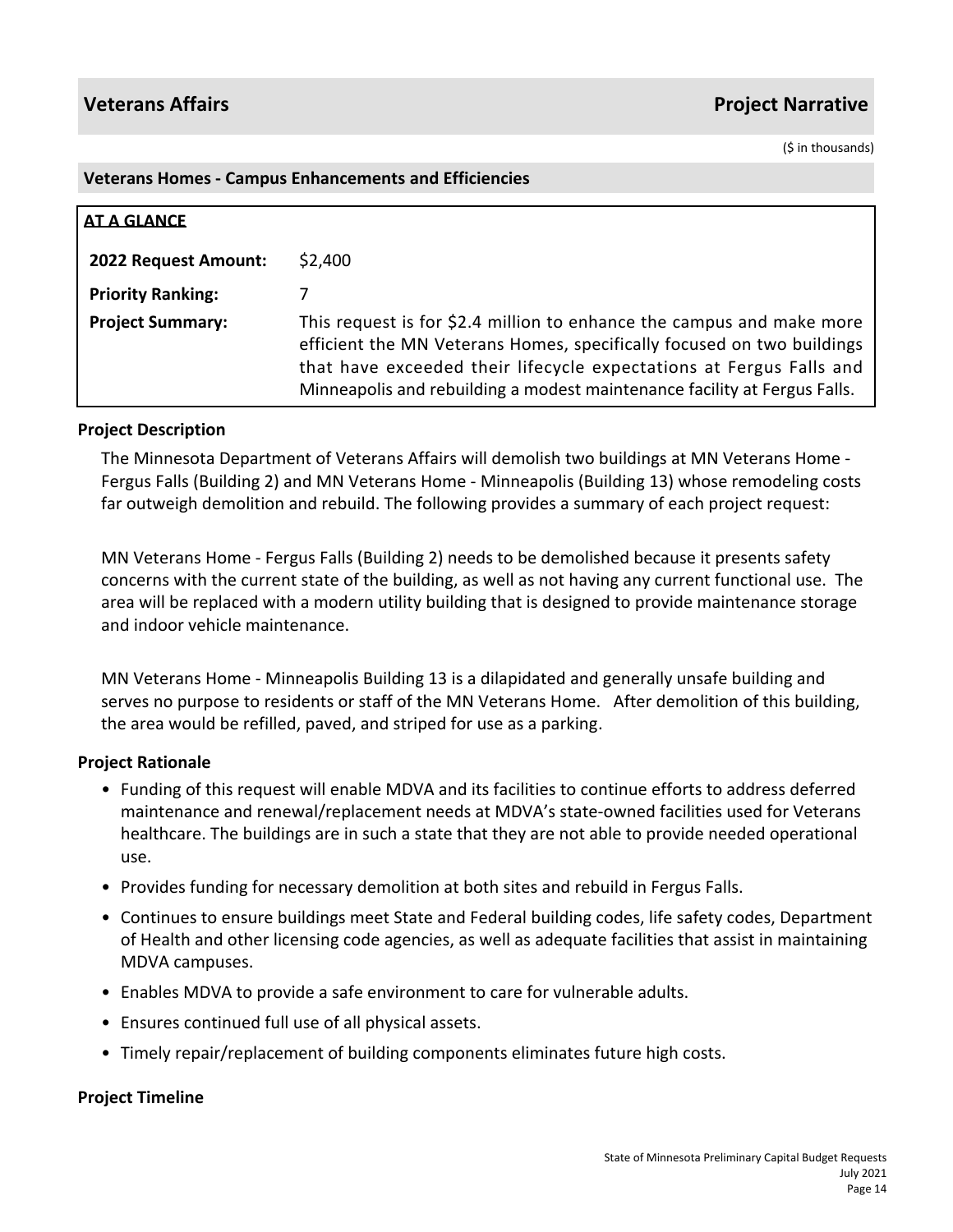# **Other Considerations**

Limited repair/replacement operating funds are not sufficient to address critical and expensive asset preservation projects, like those proposed. Expending operating funds for deferred maintenance projects limits MDVA's ability to address routine preventative, predictive and corrective facility maintenance – ensuring good stewardship of existing facilities.

# **Impact on Agency Operating Budgets**

These campus enhancements will have little to no impact on MDVA's operating budget.

# **Description of Previous Appropriations**

N/A

# **Project Contact Person**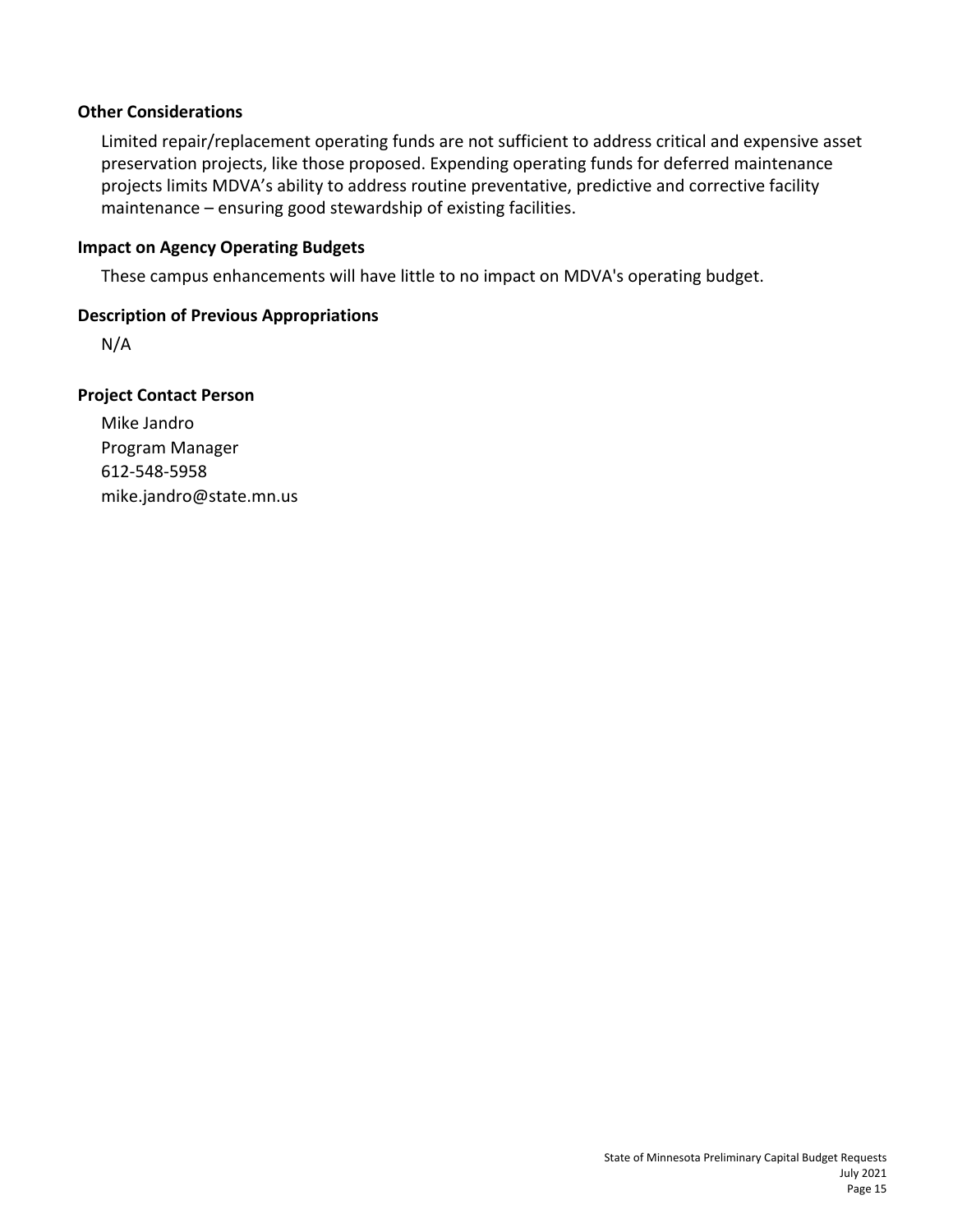(\$ in thousands)

## **Little Falls Cemetery Committal Shelter**

| <b>AT A GLANCE</b>       |                                                                                                                                                                                                                                             |
|--------------------------|---------------------------------------------------------------------------------------------------------------------------------------------------------------------------------------------------------------------------------------------|
| 2022 Request Amount:     | \$1,000                                                                                                                                                                                                                                     |
| <b>Priority Ranking:</b> | 8                                                                                                                                                                                                                                           |
| <b>Project Summary:</b>  | \$1 million in state funds is requested for the State Veterans Cemetery-<br>Little Falls to design, construct, and equip a new outdoor committal<br>shelter and outside access point connecting to the future Minnesota<br>Military Museum. |

# **Project Description**

The new outdoor committal shelter at the State Veterans Cemetery-Little Falls will be approximately 1,100 sqft and open on three sides. The shelter will include a small stone veneer storage space on the non-open side which will house electronics and mechanical systems to provide for live-streaming of committal services and an in-floor ice and snow melt system. The project will also incorporate adjacent sidewalks, Memorial Rifle Squad pad, and improvements to the roadway and curbing infrastructure to allow for parking via a multi-lane paved area to accommodate up to 30 vehicles.

The outside access point component will include sidewalks, landscaping, lighting, and an ornamental fence with piers and entry gate connecting the Minnesota Military Museum to our eastern perimeter. This access point will connect to a sidewalk and crosswalk leading to the future museum. The separate museum project scope includes the adjacent crosswalk and sidewalk which is not part of our project.

# **Project Rationale**

Currently the only committal shelter Little Falls has is an indoor committal shelter. Adding an outdoor committal shelter will align us with our other facilities, which also have an outdoor committal shelter, and provide us with the necessary facilities to continue at not only our current pace but also as burials increase into the future. The following reasons support our request:

1) To support the growing demand of interments at the State Veterans Cemetery (SVC)- Little Falls. In FY20 SVC-Little Falls conducted 457 interments while our other State Veterans Cemeteries completed 112 (Preston) and 157 (Duluth). In FY21 (excluding June interment numbers) Little Falls has interred 501 individuals, already exceeding FY20's interments. An outdoor committal shelter would allow us the ability to conduct simultaneous interments and also provide a backup location if for some reason our indoor committal shelter was unavailable for any reason.

2) An outdoor committal shelter provides families the option to increase the number of attendees at a service. Currently the indoor committal shelter can only safely accommodate 45 attendees.

3) An outdoor committal shelter provides us an opportunity to have an outdoor focal point for large events such as Memorial Day and other special events where a space is provided with power and live streaming capability to further reach the public.

4) An outdoor committal shelter aligns our facility with the standard operating practice of utilizing